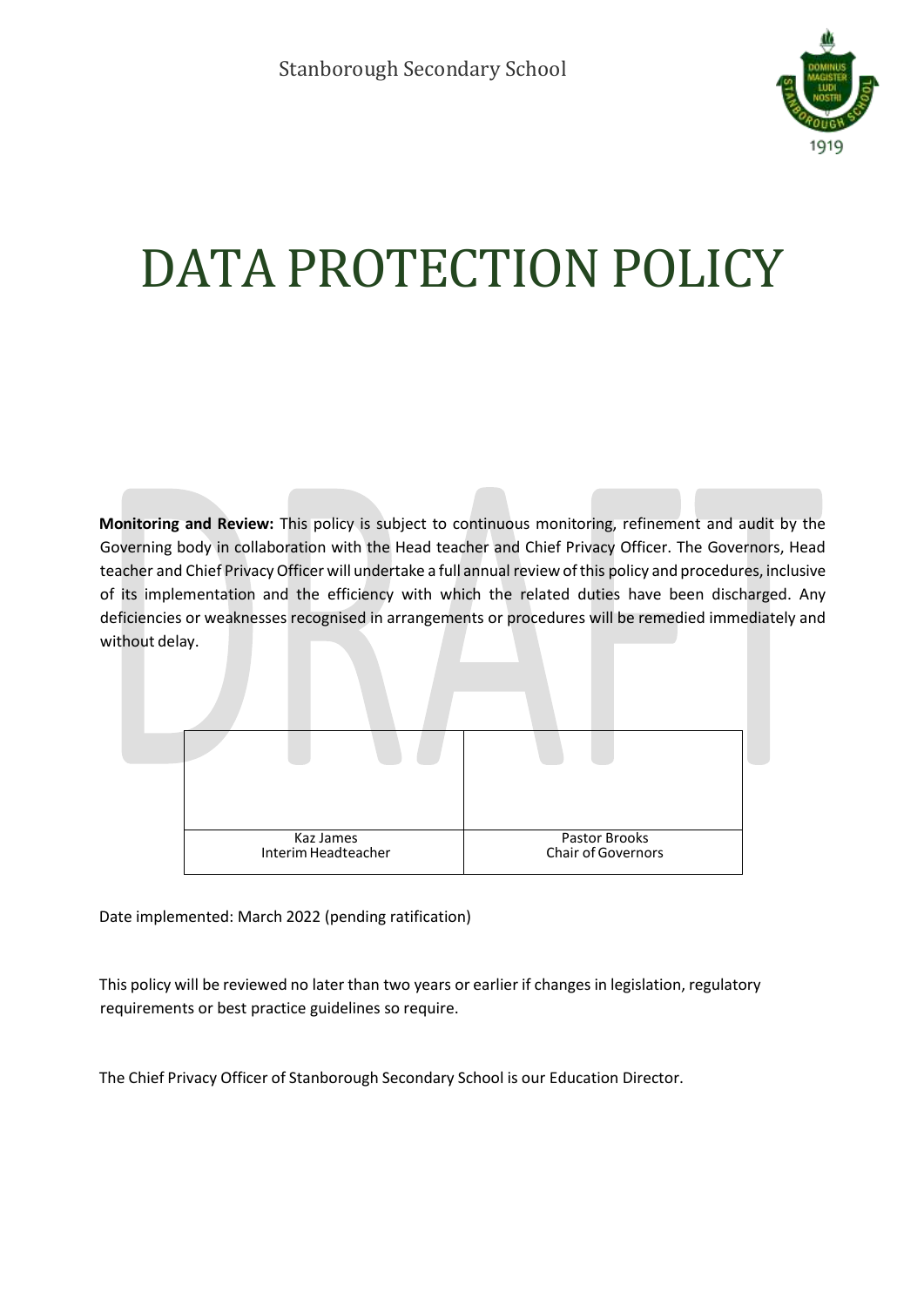#### **Contents**

## Contents

| 3.  |  |  |  |  |  |
|-----|--|--|--|--|--|
|     |  |  |  |  |  |
|     |  |  |  |  |  |
| 5.1 |  |  |  |  |  |
| 5.2 |  |  |  |  |  |
| 5.3 |  |  |  |  |  |
| 5.4 |  |  |  |  |  |
|     |  |  |  |  |  |
|     |  |  |  |  |  |
| 7.1 |  |  |  |  |  |
| 7.2 |  |  |  |  |  |
|     |  |  |  |  |  |
|     |  |  |  |  |  |
| 9.1 |  |  |  |  |  |
| 9.2 |  |  |  |  |  |
| 9.3 |  |  |  |  |  |
| 9.4 |  |  |  |  |  |
|     |  |  |  |  |  |
|     |  |  |  |  |  |
|     |  |  |  |  |  |
|     |  |  |  |  |  |
|     |  |  |  |  |  |
|     |  |  |  |  |  |
|     |  |  |  |  |  |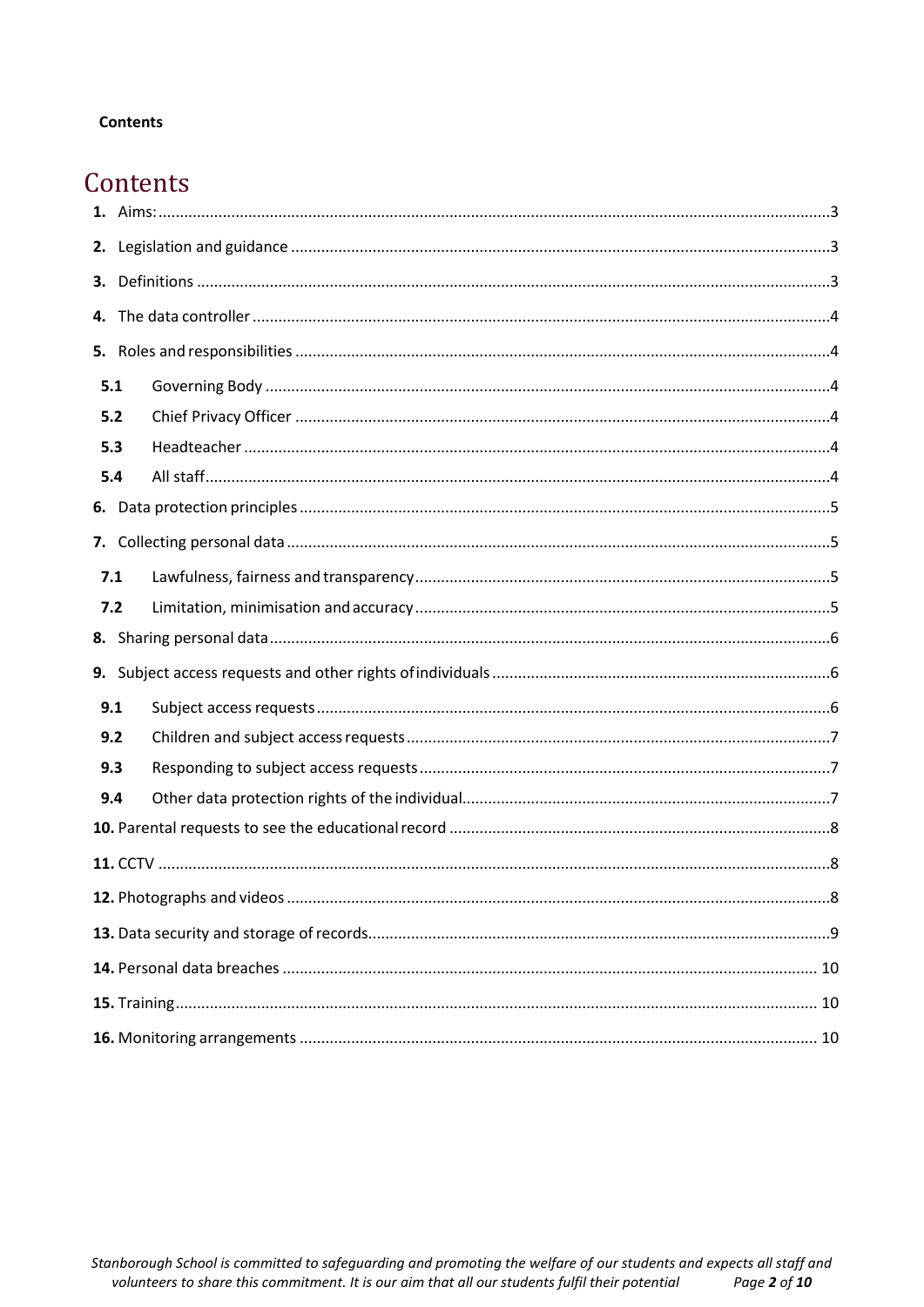## <span id="page-2-0"></span>**1.**Aims:

Our school aims to ensure that all personal data collected about staff, pupils, parents, governors, visitors and other individuals is collected, stored and processed in accordance with th[e General Data](http://data.consilium.europa.eu/doc/document/ST-5419-2016-INIT/en/pdf)  [Protection Regulation](http://data.consilium.europa.eu/doc/document/ST-5419-2016-INIT/en/pdf) [\(GDPR\)](http://data.consilium.europa.eu/doc/document/ST-5419-2016-INIT/en/pdf) and the expected provisions of the Data Protection Act 2018 (DPA 2018) as set out in th[e Data Protection](https://publications.parliament.uk/pa/bills/cbill/2017-2019/0153/18153.pdf) [Bill. T](https://publications.parliament.uk/pa/bills/cbill/2017-2019/0153/18153.pdf)his policy applies to all personal data, regardless of whether it is in paper or electronicformat.

## <span id="page-2-1"></span>**2.** Legislation and guidance

This policy meets the requirements of the GDPR and the expected provisions of the DPA 2018. It is based on guidance published by the Information Commissioner's Office (ICO) on the [GDPR](https://ico.org.uk/for-organisations/guide-to-the-general-data-protection-regulation-gdpr/) and the ICO'[s code of practice](https://ico.org.uk/media/for-organisations/documents/2014223/subject-access-code-of-practice.pdf) [for subject access](https://ico.org.uk/media/for-organisations/documents/2014223/subject-access-code-of-practice.pdf) request[s.](https://ico.org.uk/media/for-organisations/documents/2014223/subject-access-code-of-practice.pdf)

It meets the requirements of the [Protection of Freedoms Act 2012](https://www.legislation.gov.uk/ukpga/2012/9/part/1/chapter/2) when referring to our use of biometric data. It also reflects the ICO's [code of practice](https://ico.org.uk/media/for-organisations/documents/1542/cctv-code-of-practice.pdf) for the use of surveillance cameras and personal information. In addition, this policy complies with regulation 5 of th[e Education \(Pupil](http://www.legislation.gov.uk/uksi/2005/1437/regulation/5/made)  [Information\) \(England\) Regulations](http://www.legislation.gov.uk/uksi/2005/1437/regulation/5/made) [2005,](http://www.legislation.gov.uk/uksi/2005/1437/regulation/5/made) which gives parents the right of access to their child's educational record.

## <span id="page-2-2"></span>**3.**Definitions

| <b>Term</b>                                   | <b>Definition</b>                                                                                                                                                                                                                                                                                                                                                                                            |
|-----------------------------------------------|--------------------------------------------------------------------------------------------------------------------------------------------------------------------------------------------------------------------------------------------------------------------------------------------------------------------------------------------------------------------------------------------------------------|
| <b>Personal data</b>                          | Any information relating to an identified, or identifiable, individual.<br>This may include the individual's:<br>Name (including initials) Identification number Location data<br>Online identifier, such as a username<br>It may also include factors specific to the individual's physical, physiological, genetic,<br>mental, economic, cultural or social identity.                                      |
| <b>Special categories</b><br>of personal data | Personal data which is more sensitive and so needs more protection, including<br>information about an individual's: Racial or ethnic origin<br>Political opinions<br>Religious or philosophical beliefs Trade union membership Genetics<br>Biometrics (such as fingerprints, retina and iris patterns), where used for identification<br>purposes Health - physical or mental Sex life or sexual orientation |
| <b>Processing</b>                             | Anything done to personal data, such as collecting, recording, organising, structuring,<br>storing, adapting, altering, retrieving, using, disseminating, erasing or destroying.<br>Processing can be automated or manual.                                                                                                                                                                                   |
| Data subject                                  | The identified or identifiable individual whose personal data is held or processed.                                                                                                                                                                                                                                                                                                                          |
| Data controller                               | A person or organisation that determines the purposes and the means of processing of<br>personal data.                                                                                                                                                                                                                                                                                                       |
| Data processor                                | A person or other body, other than an employee of the data controller, who processes<br>personal data on behalf of the data controller.                                                                                                                                                                                                                                                                      |
| <b>Personal data</b><br>breach                | A breach of security leading to the accidental or unlawful destruction, loss,<br>alteration, unauthorised disclosure of, or access to personal data.                                                                                                                                                                                                                                                         |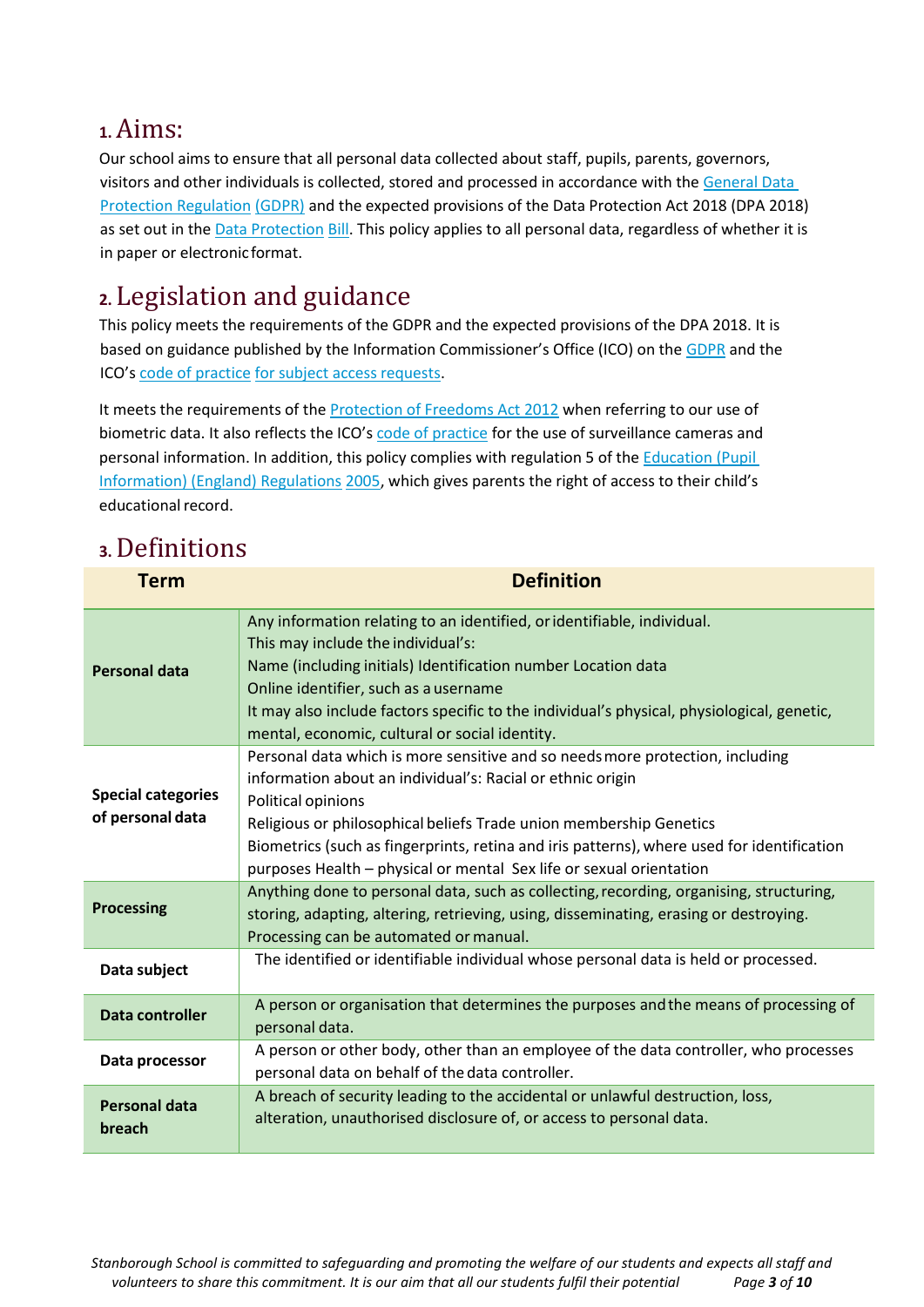## <span id="page-3-0"></span>**4.**The data controller

Stanborough Secondary School processes personal data relating to parents, pupils, staff, governors, visitors and others, and therefore is a data controller.

The school is registered as a data controller with the ICO and will renew this registration annually or as otherwise

legally required. The school's registration number is Z8543018.

## <span id="page-3-1"></span>**5.**Roles and responsibilities

This policy applies to **all staff** employed by our school, and to external organisations or individuals working on our behalf. Staff who do not comply with this policy may face disciplinary action.

#### <span id="page-3-2"></span>**5.1** Governing Body

The governing body has overall responsibility for ensuring that our school complies with all relevant data protection obligations.

#### <span id="page-3-3"></span>**5.2** Chief Privacy Officer

The Data Protection Officer (CPO) is responsible for overseeing the implementation of this policy, monitoring our compliance with data protection law, and developing related policies and guidelines where applicable. In Stanborough Secondary School the CPO is the Maintenance Manager.

The CPO will provide an annual report of their activities directly to the governing body and, where relevant, report to the board their advice and recommendations on school data protection issues.

The CPO is also the first point of contact for individuals whose data the school processes, and for the ICO. Full

details of the CPO's responsibilities are set out in their jobdescription.

### <span id="page-3-4"></span>**5.3**Headteacher

The Headteacher acts as the representative of the data controller on a day-to-daybasis.

#### <span id="page-3-5"></span>**5.4** All staff

Staff are responsible for:

- Collecting, storing and processing any personal data in accordance with this policy Informing the school of any changes to their personal data, such as a change of address
- Contacting the CPO in the following circumstances:
- o With any questions about the operation of this policy, data protection law, retaining personal data or keeping personal data secure
- $\circ$  If they have any concerns that this policy is not being followed  $\circ$  If they are unsure whether or not they have a lawful basis to use personal data in a particular way  $\circ$  If they need to rely on or capture consent, draft a privacy notice, deal with data protection rights invoked by an individual, or transfer personal data outside the European Economic Area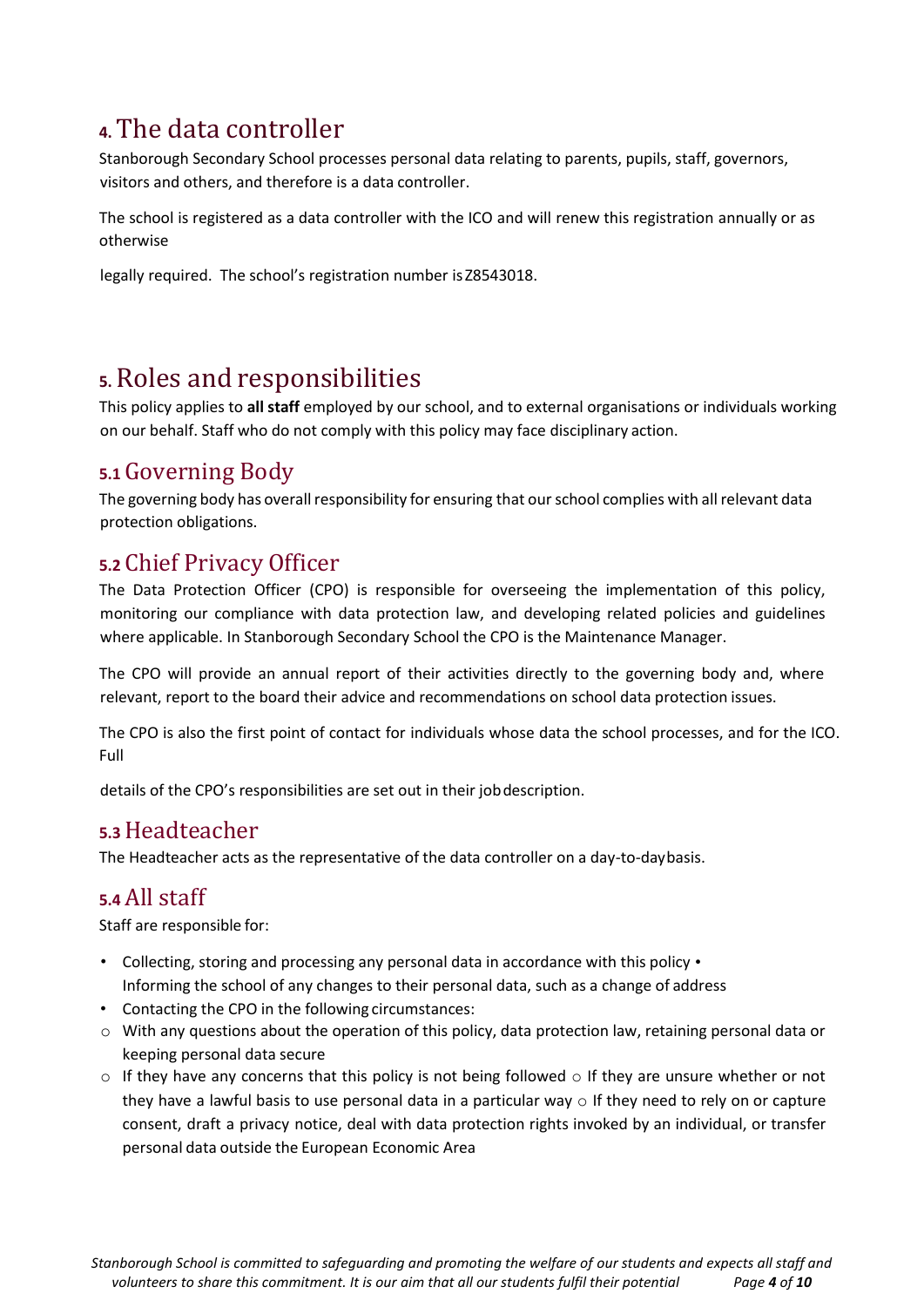$\circ$  If there has been a data breach – see the Stanborough Secondary School Data Breach Procedure  $\circ$ Whenever they are engaging in a new activity that may affect the privacy rights of individuals  $\circ$  If they need help with any contracts or sharing personal data with third parties

## <span id="page-4-0"></span>**6.**Data protection principles

The GDPR is based on data protection principles that our school must comply with. The principles say that personal data must be:

- Processed lawfully, fairly and in a transparentmanner
- Collected for specified, explicit and legitimate purposes
- Adequate, relevant and limited to what is necessary to fulfil the purposes for which it is processed
- Accurate and, where necessary, kept up todate
- Kept for no longer than is necessary for the purposes for which it is processed
- Processed in a way that ensures it is appropriately secure

This policy sets out how the school aims to comply with these principles.

# <span id="page-4-1"></span>**7.** Collecting personal data

#### <span id="page-4-2"></span>**7.1** Lawfulness, fairness and transparency

We will only process personal data where we have one of 6 'lawful bases' (legal reasons) to do so under data protection law:

- The data needs to be processed so that the school can **fulfil a contract** with the individual, or the individual has asked the school to take specific steps before entering into a contract
- The data needs to be processed so that the school can **comply with a legalobligation**
- The data needs to be processed to ensure the **vital interests** of the individual e.g. to protect someone's life
- The data needsto be processed so thatthe school, as a public authority, can perform a task **in the public** interest, and carry out its official functions
- The data needs to be processed for the **legitimate interests** of the school or a third party (provided the individual's rights and freedoms are notoverridden)
- The individual (or their parent/carer when appropriate in the case of a pupil) has freely givenclear **consent**

For special categories of personal data, we will also meet one of the special category conditions for processing which are set out in the GDPR and Data Protection Act 2018.

If we offer online services to pupils, such as classroom apps which require use of personal data, and we intend to rely on consent as a basis for processing, we will get parental consent where the pupil is under 13 (except for online counselling and preventive services).

Whenever we first collect personal data directly from individuals, we will provide them with the relevant information required by data protection law.

#### <span id="page-4-3"></span>**7.2** Limitation, minimisation and accuracy

We will only collect personal data for specified, explicit and legitimate reasons. We will explain these reasons to the individuals when we first collect their data. If we want to use personal data for reasons other than those given when we first obtained it, we will inform the individuals concerned before we do so, and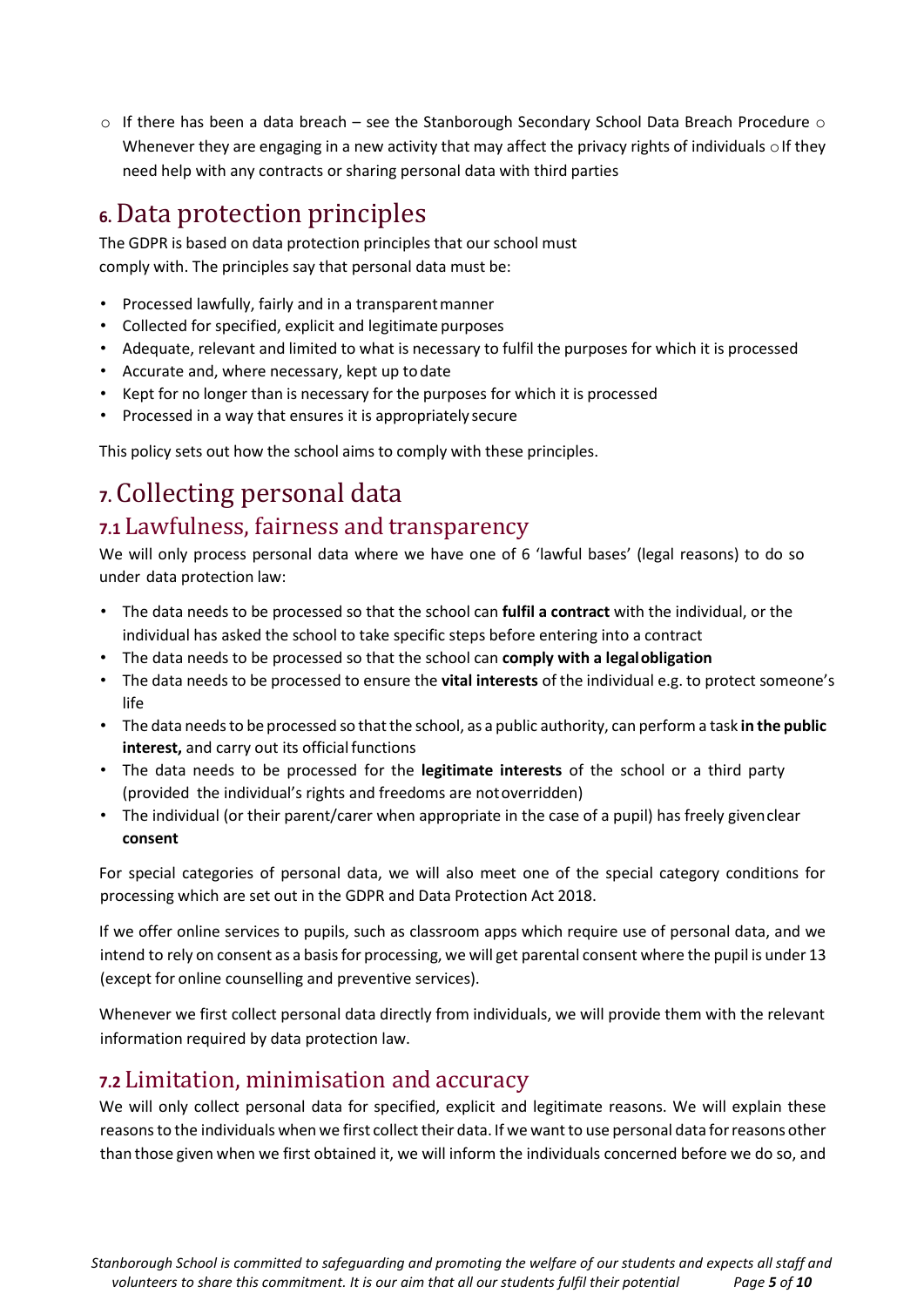seek consent where necessary. Staff must only process personal data where it is necessary in order to do their jobs.

When staff no longer need the personal data they hold, they must ensure it is deleted or anonymised. This will be done in accordance with the [Information and Records Manage](http://irms.org.uk/?page=schoolstoolkit&terms=%22toolkit%2Band%2Bschools%22)[ment Society's toolkit for](http://irms.org.uk/?page=schoolstoolkit&terms=%22toolkit%2Band%2Bschools%22) [schools.](http://irms.org.uk/?page=schoolstoolkit&terms=%22toolkit%2Band%2Bschools%22)

## <span id="page-5-0"></span>**8.** Sharing personal data

We will not normally share personal data with anyone else, but may do sowhere:

- There is an issue with a pupil or parent/carer that puts the safety of our staff at risk
- We need to liaise with other agencies we will seek consent as necessary before doing this
- Our suppliers or contractors need data to enable us to provide services to our staff and pupils for example, IT companies licenced to provide intranet service. When doing this, we will:
	- $\circ$  Only appoint suppliers or contractors which can provide sufficient guarantees that they comply with data protection law.
	- $\circ$  Establish a data sharing agreement with the supplier or contractor, either in the contract or as a standalone agreement, to ensure the fair and lawful processing of any personal data we share.
	- $\circ$  Only share data that the supplier or contractor needs to carry out their service, and information necessary to keep them safe while working with us.

We will also share personal data with law enforcement and government bodies where we are legally required to do so, including for:

- The prevention or detection of crime and/orfraud
- The apprehension or prosecution of offenders
- The assessment or collection of tax owed to HMRC
- In connection with legal proceedings
- Where the disclosure is required to satisfy our safeguarding obligations
- Research and statistical purposes, as long as personal data is sufficiently anonymised or consent has been provided

We may also share personal data with emergency services and local authorities to help them to respond to an emergency situation that affects any of our pupils or staff. Where we transfer personal data to a country orterritory outside the European Economic Area, we will do so in accordance with data protection law.

## <span id="page-5-1"></span>**9.** Subject access requests and other rights ofindividuals **9.1** Subject access requests

<span id="page-5-2"></span>Individuals have a right to make a 'subject access request' to gain access to personal information that the school holds about them. Thisincludes:

- Confirmation that their personal data is beingprocessed
- Access to a copy of the data
- The purposes of the data processing
- The categories of personal data concerned
- Who the data has been, or will be, sharedwith
- How long the data will be stored for, or if this isn't possible, the criteria used to determine this period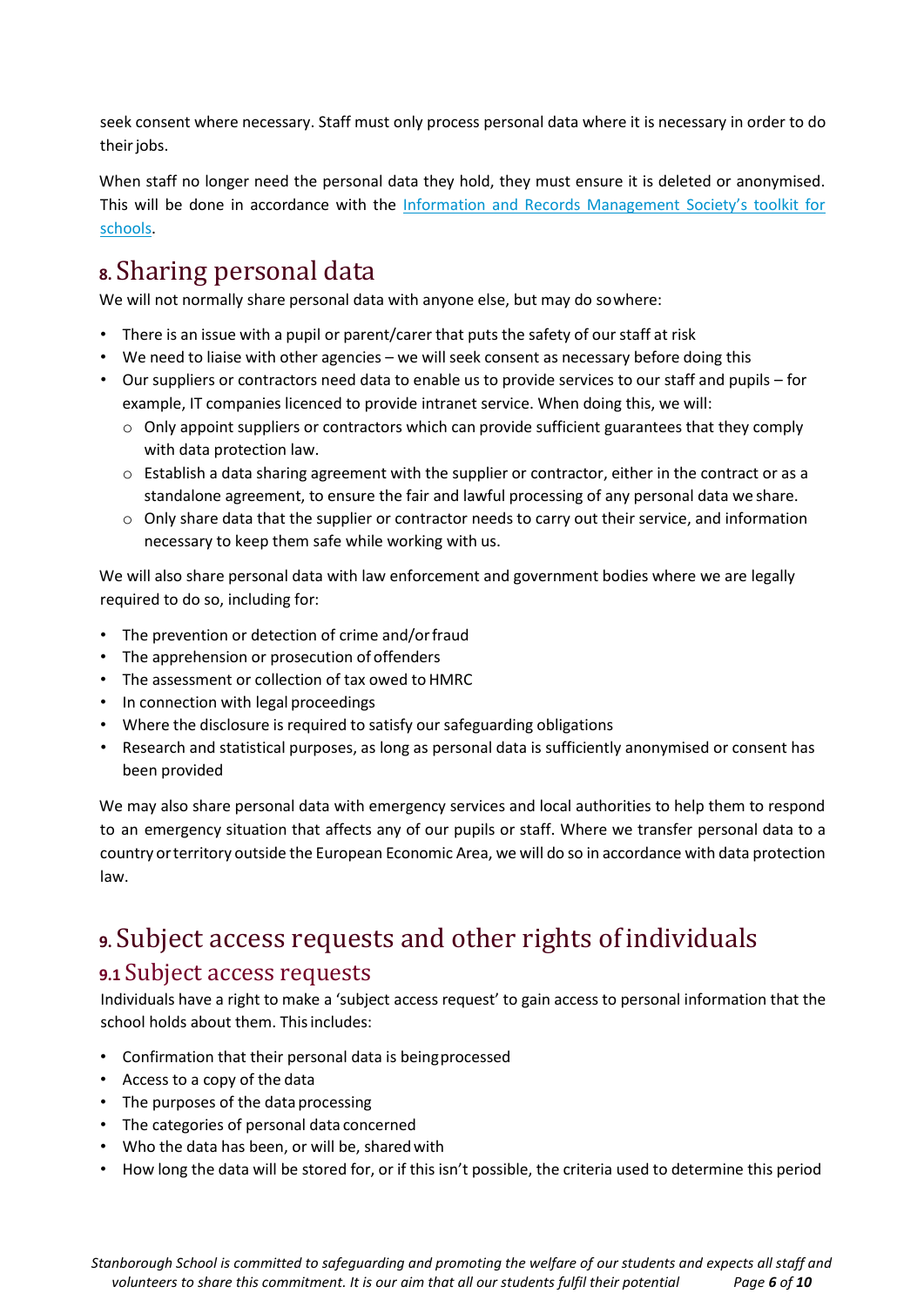- The source of the data, if not the individual
- Whether any automated decision-making is being applied to their data, and what the significance and consequences of this might be for the individual

Subject access requests must be submitted in writing, either by letter, email or fax to the CPO. They should include:

- Name of individual
- Correspondence address
- Contact number and email address
- Details of the information requested

If staff receive a subject access request they must immediately forward it to theCPO.

#### <span id="page-6-0"></span>**9.2** Children and subject access requests

Personal data about a child belongs to that child, and not the child's parents or carers. For a parent or carer tomake a subject access request with respect to their child, the child must either be unable to understand their rights and the implications of a subject access request, or have given their consent. Children aged 12 and above are generally regarded to be mature enough to understand their rights and the implications of a subject access request. Therefore, most subject access requests from parents or carers of pupils at our school may not be granted without the express permission of the pupil. This is not a rule and a pupil's ability to understand their rights will always be judged on a case-by-case basis.

#### <span id="page-6-1"></span>**9.3** Responding to subject access requests

When responding to requests, we:

- May ask the individual to provide 2 forms of identification
- May contact the individual via phone to confirm the request wasmade
- Will respond without delay and within 1 month of receipt of therequest
- Will provide the information free of charge
- May tell the individual we will comply within 3 months of receipt of the request, where a request is complex or numerous. We will inform the individual ofthis within 1 month, and explain why the extension is necessary

We will not disclose information if it:

- Might cause serious harm to the physical or mental health of the pupil or another individual
- Would reveal that the child is at risk of abuse, where the disclosure of that information would not be in the child's best interests
- Is contained in adoption or parental orderrecords
- Is given to a court in proceedings concerning the child

If the request is unfounded or excessive, we may refuse to act on it, or charge a reasonable fee which takes into account administrative costs. A request will be deemed to be unfounded or excessive if it is repetitive, or asks for further copies of the same information. When we refuse a request, we will tell the individual why, and tell them they have the right to complain to the ICO.

#### <span id="page-6-2"></span>**9.4**Other data protection rights of the individual

In addition to the right to make a subject access request (see above), and to receive information when we are collecting their data about how we use and process it (see section 7), individuals also have the rightto: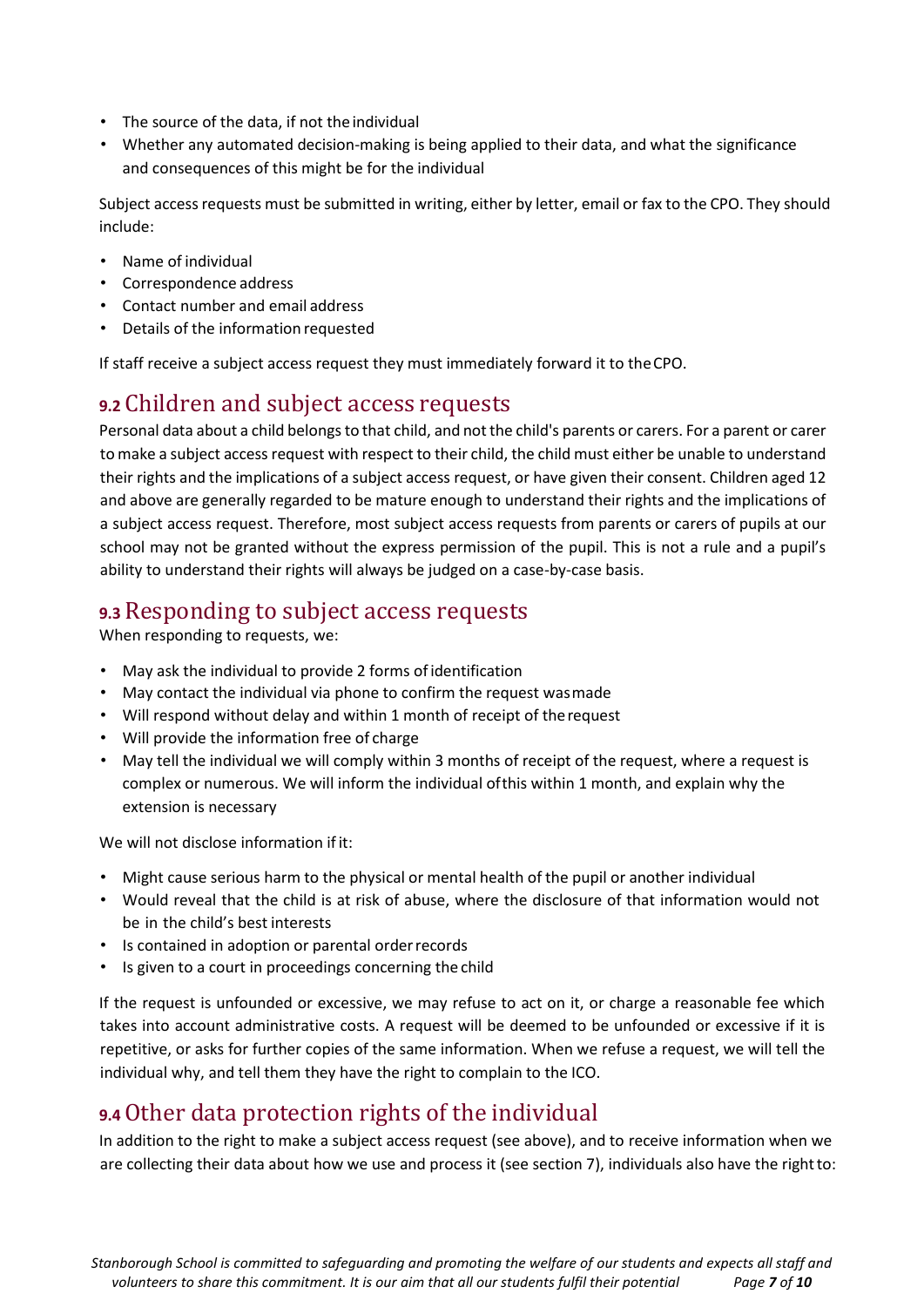- Withdraw their consent to processing at any time
- Ask us to rectify, erase or restrict processing of their personal data, or object to the processing of it (in certain circumstances)Prevent use of their personal data for directmarketing
- Challenge processing which has been justified on the basis of public interest
- Request a copy of agreements under which their personal data istransferred outside of the European Economic Area
- Object to decisions based solely on automated decision making or profiling (decisions taken with no human involvement, that might negatively affect them)
- Prevent processing that is likely to cause damage or distress
- Be notified of a data breach in certaincircumstances
- Make a complaint to the ICO
- Ask for their personal data to be transferred to a third party in a structured, commonly used and machine readable format (in certain circumstances)

Individuals should submit any request to exercise these rights to the CPO. If staff receive such a request, they must immediately forward it to the CPO.

## <span id="page-7-0"></span>**10.** Parental requests to see the educational record

Parents, or those with parental responsibility, have a legal right to free access to their child's educational record (which includes most information about a pupil) within 15 school days of receipt of a written request.

## <span id="page-7-1"></span>**11.** CCTV

We use CCTV in various locations around the school site to ensure it remains safe. We will adhere to the ICO's [code](https://ico.org.uk/media/for-organisations/documents/1542/cctv-code-of-practice.pdf) [of practice](https://ico.org.uk/media/for-organisations/documents/1542/cctv-code-of-practice.pdf) for the use of CCTV.

We do not need to ask individuals' permission to use CCTV, but we make it clear where individuals are being recorded. Security cameras are clearly visible and accompanied by prominent signs explaining that CCTV is in use. Any enquiries about the CCTV system should be directed to the Headteacher.

## <span id="page-7-2"></span>**12.** Photographs and videos

As part of our school activities, we may take photographs and record images of individuals within our school. We will obtain written consent from parents/carers for photographs and videos to be taken of pupils for communication, marketing and promotional materials. Where we need parental consent, we will clearly explain how the photograph and/or video will be used to both the parent/carer and pupil. Where we don't need parental consent, we will clearly explain to the pupil how the photograph and/or video will be used. Uses mayinclude:

- Within school on notice boards, school posters, prospectus and newsletters,etc.
- Outside of school by external agencies such as the school photographer, newspapers, campaigns
- Online on our school website or social mediapages

Consent can be refused or withdrawn at any time. If consent is withdrawn, we will delete the photograph or video and not distribute it further. When using photographs and videos in this way we will not accompany them with the child's surname, to ensure they cannot be identified.Data protection by design and default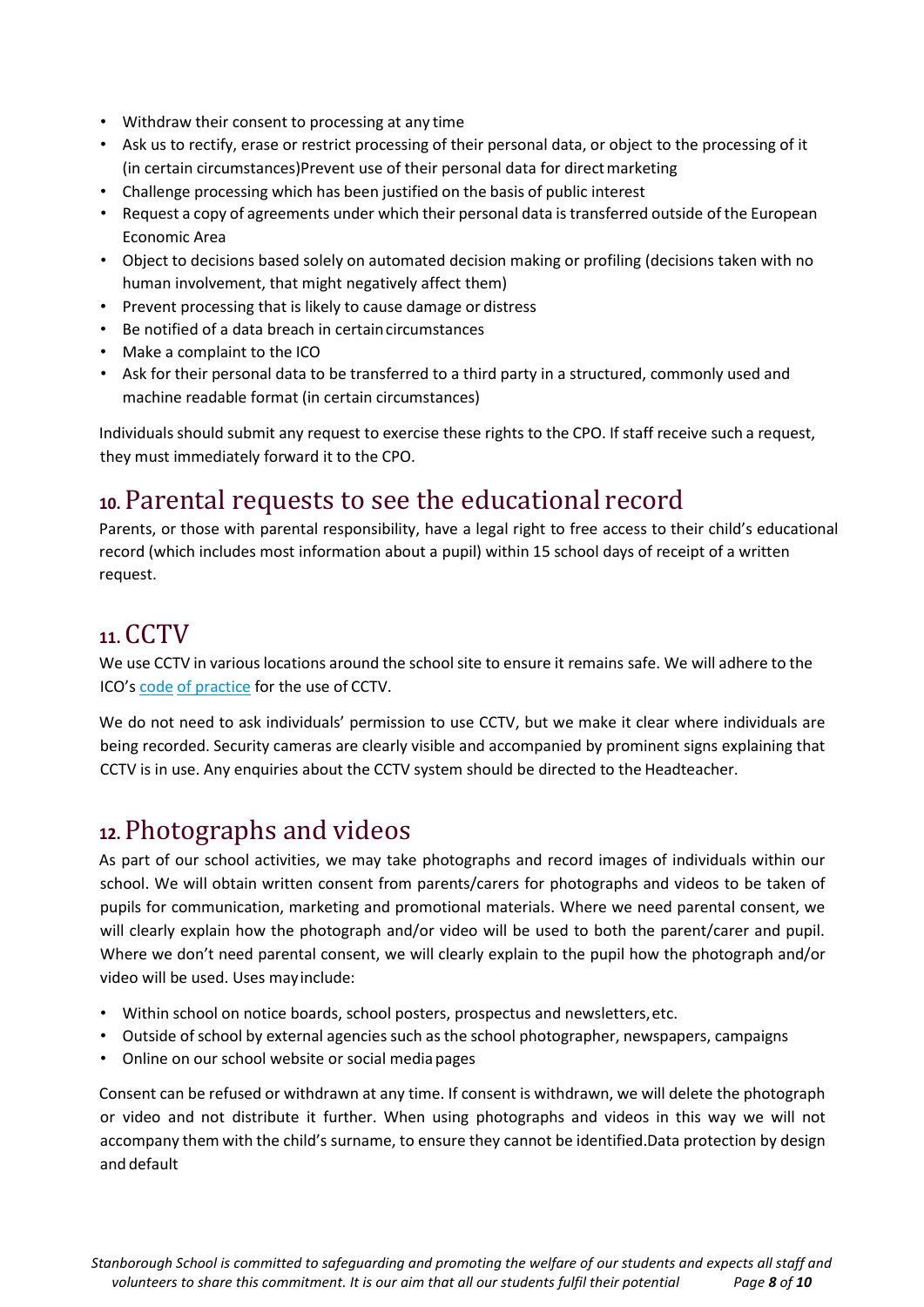We will put measures in place to show that we have integrated data protection into all of our data processing activities, including:

- Appointing a suitably qualified CPO, and ensuring they have the necessary resources to fulfil their duties and maintain their expert knowledge
- Only processing personal data that is necessary for each specific purpose of processing, and always in line with the data protection principles set out in relevant data protection law (see section 6)
- Completing privacy impact assessments where the school's processing of personal data presents a high risk to rights and freedoms of individuals, and when introducing new technologies(the CPO will advise on this process)
- Integrating data protection into internal documentsincluding this policy, any related policies and privacy notices
- Regularly training members of staff on data protection law, this policy, any related policies and any other data protection matters; we will also keep a record of attendance
- Regularly conducting reviews and audits to test our privacy measures and make sure we are compliant
- Maintaining records of our processing activities, including:
	- $\circ$  For the benefit of data subjects, making available the name and contact details of our school and CPOand all information we are required to share about how we use and process their personal data (via our privacy notices)
	- $\circ$  For all personal data that we hold, maintaining an internal record of the type of data, data subject, how and why we are using the data, any third-party recipients, how and why we are storing the data, retention periods and how we are keeping the data secure

## <span id="page-8-0"></span>**13.**Data security and storage of records

We will protect personal data and keep it safe from unauthorised or unlawful access, alteration, processing or disclosure, and against accidental or unlawful loss, destruction or damage.

#### In particular:

- Paper-based records and portable electronic devices, such as laptops and hard drives that contain personal data are kept under lock and key when not in use
- Papers containing confidential personal data must not be left on office and classroom desks, on staffroom tables, pinned to notice/display boards, or left anywhere else where there is general access
- Where personal information needs to be taken off site it must be safeguarded, papers should be carried in locked briefcases. The use by staff of removable media e.g. USB sticks is not permitted.
- Passwords that are at least 8 characters long containing letters and numbers are used to access school computers, laptops and other electronic devices. Staff and pupils are automatically reminded to change their passwords at regular intervals
- Staff, pupils or governors who store personal information on their personal devices are expected to follow the same security procedures as for school-owned equipment (see our Online safety policy and Acceptable use agreements)
- Where we need to share personal data with a third party, we carry out due diligence and take reasonable steps to ensure it is stored securely and adequately protected (see section 8) Disposal of records

Personal data that is no longer needed will be disposed of securely. Personal data that has become inaccurate or out of date will also be disposed of securely, where we cannot or do not need to rectify or updateit.